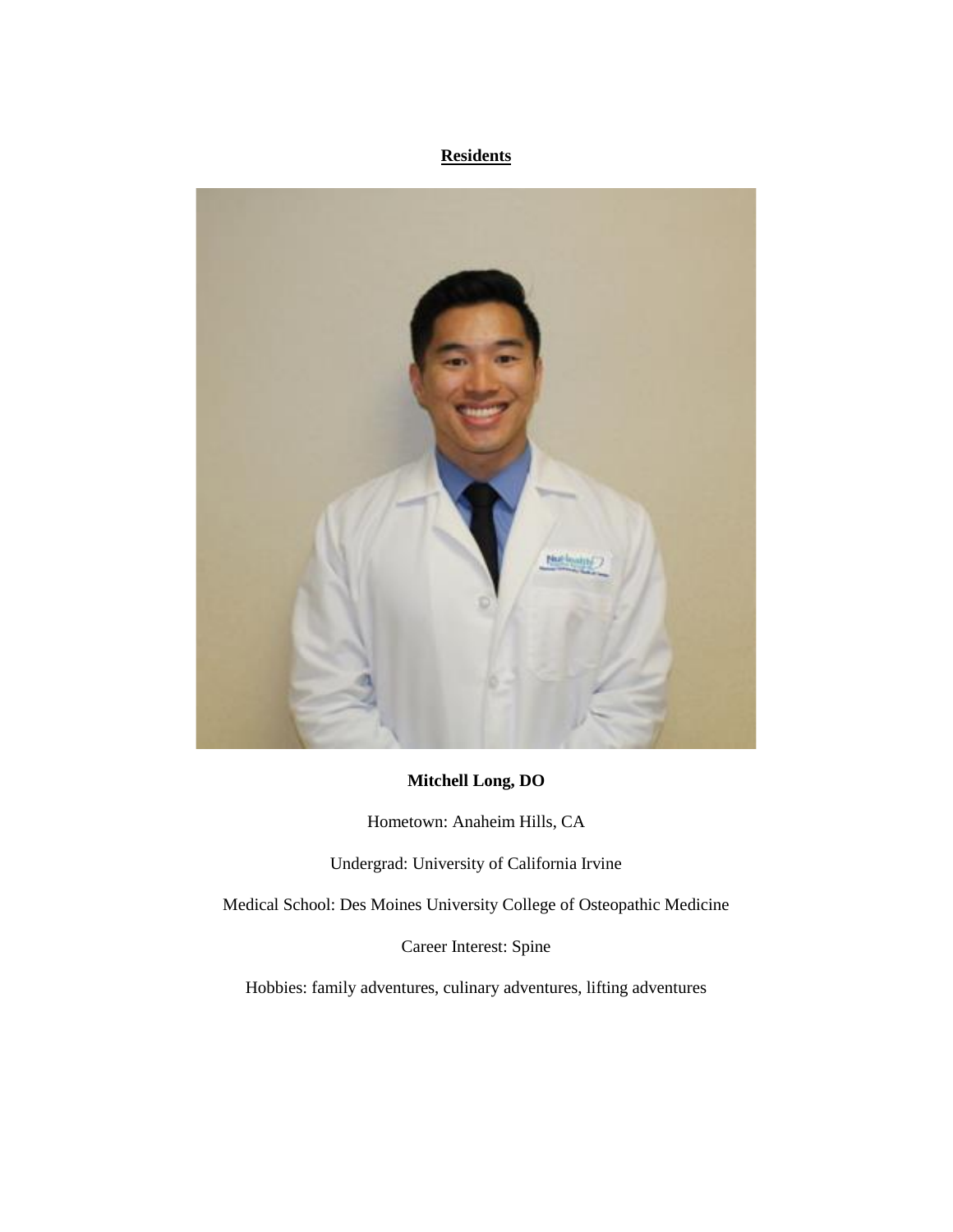

# **Bryan Duell, DO**

Hometown: Duncan, OK

Undergrad: Oklahoma State University

Medical School: Oklahoma State University College of Osteopathic Medicine

Career Interest: General

Hobbies: fishing, surfing, tennis, guitar, eating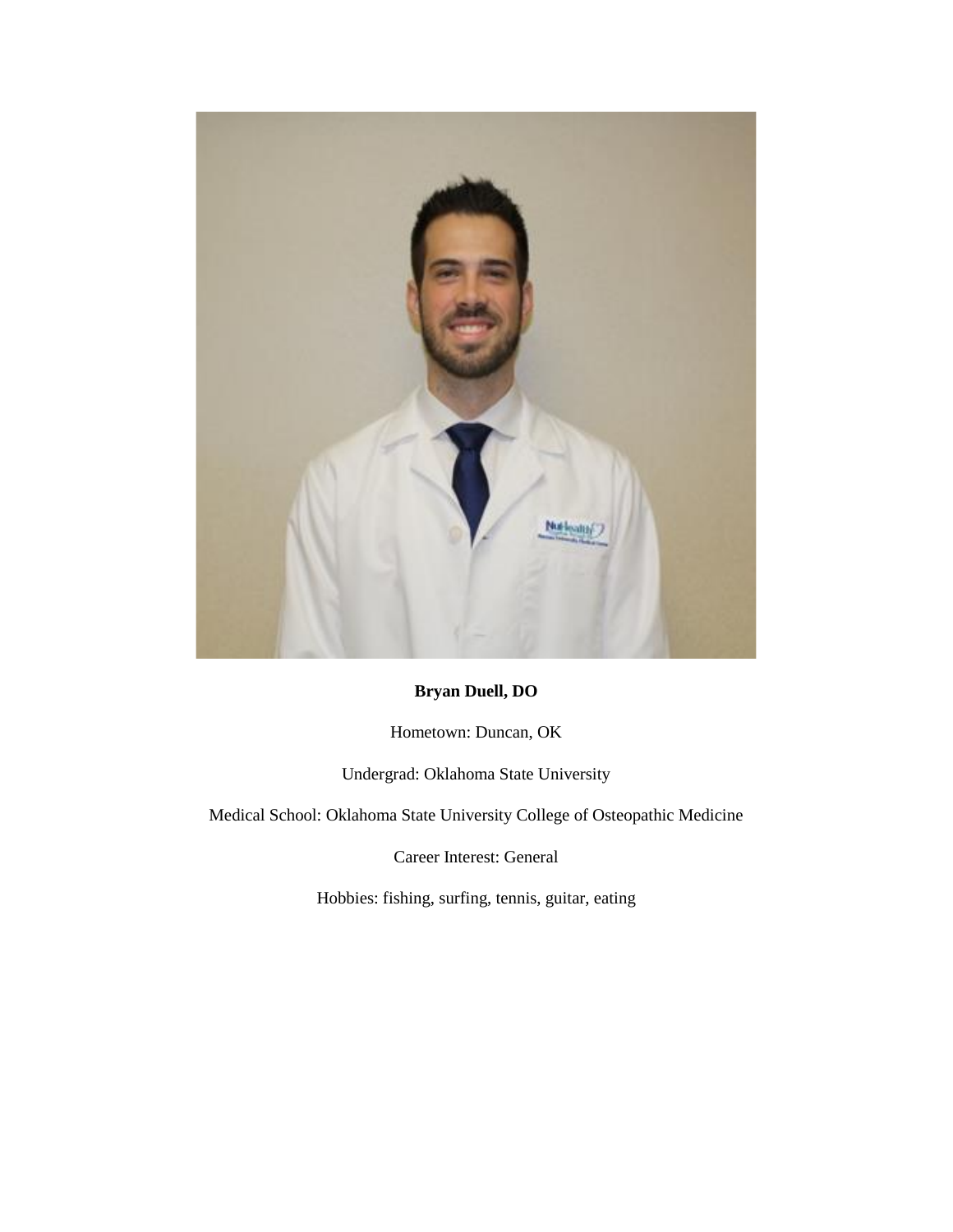

# **Michael DiVella, DO**

Hometown: Venetia, PA

Undergrad: Miami University (Ohio)

Medical School: University of New England College of Osteopathic Medicine

Career Interest: Sports, General

Hobbies: travel, golf, music, exercise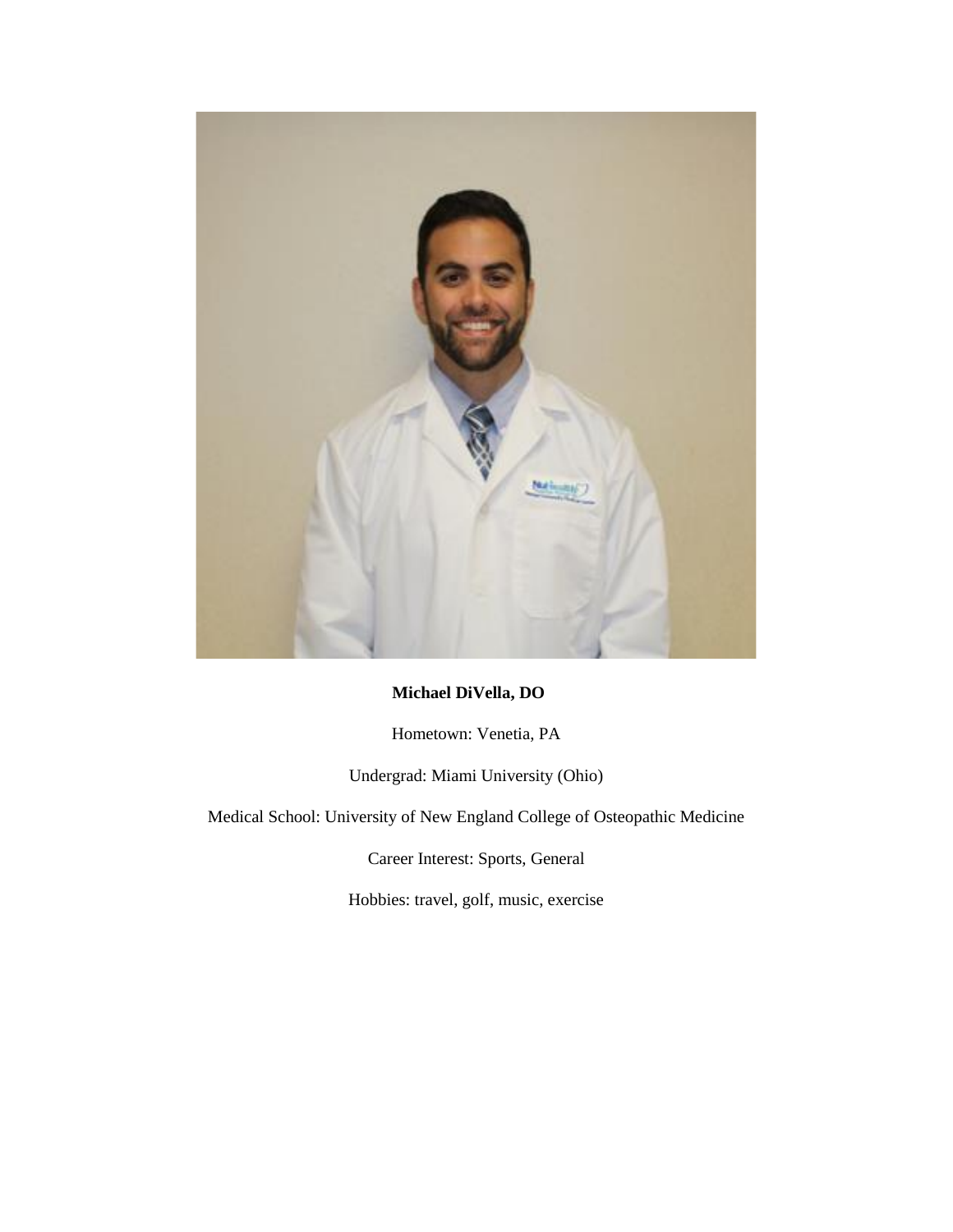

#### **Christopher L. Hoehmann, DO**

Hometown: Centereach, NY

Undergrad: Wheaton College (Illinois)

Medical School: New York Institute of Technology College of Osteopathic Medicine

Career Interest: Adult Reconstruction

Hobbies: guitar, sabermetrics, baseball, eating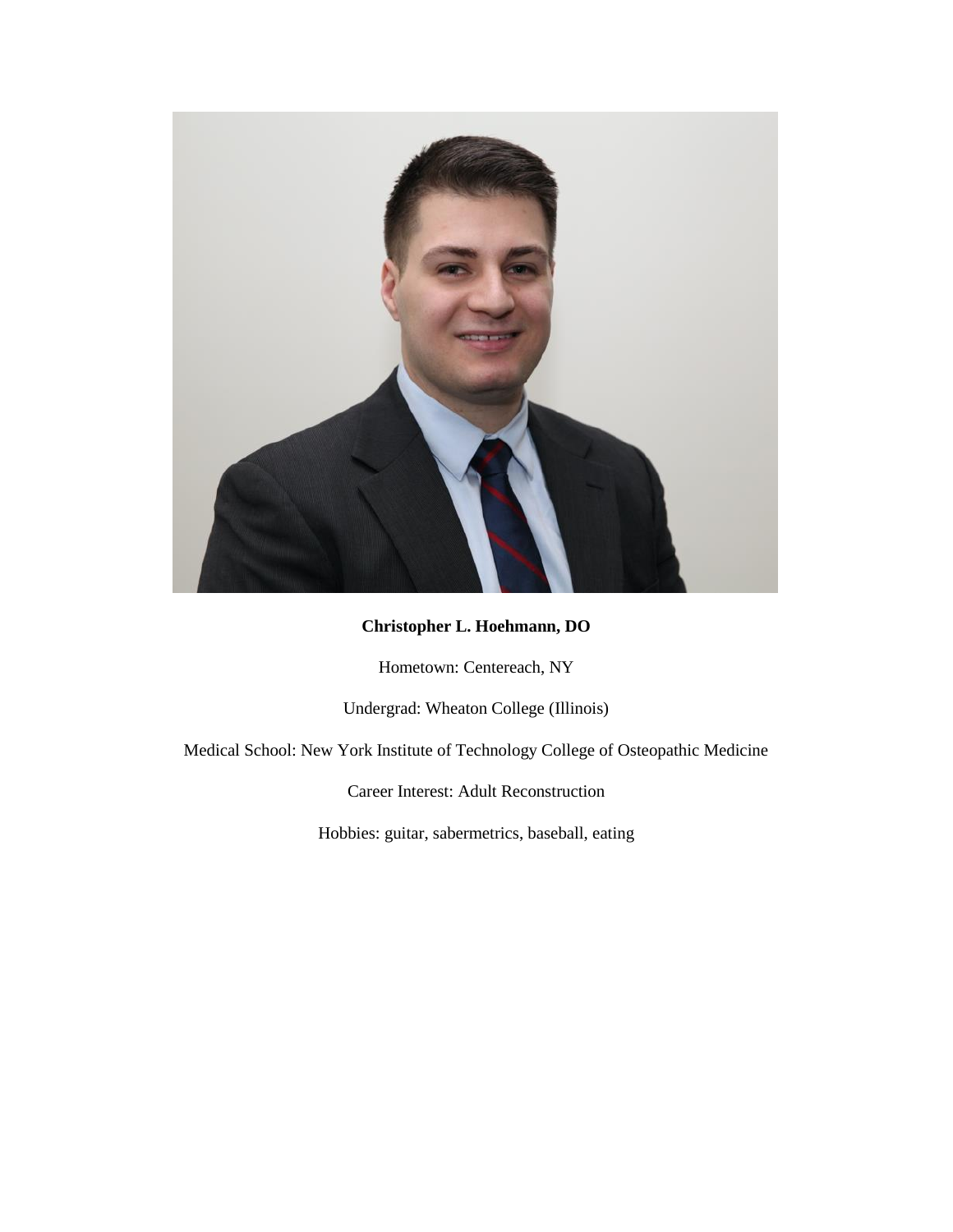

# **Hannah Groff, DO**

Hometown: York, PA

Undergrad: Franklin and Marshall College

Medical School: Philadelphia College of Osteopathic Medicine

Career Interest: Spine

Hobbies: basketball, golf, cooking, spending time with family and friends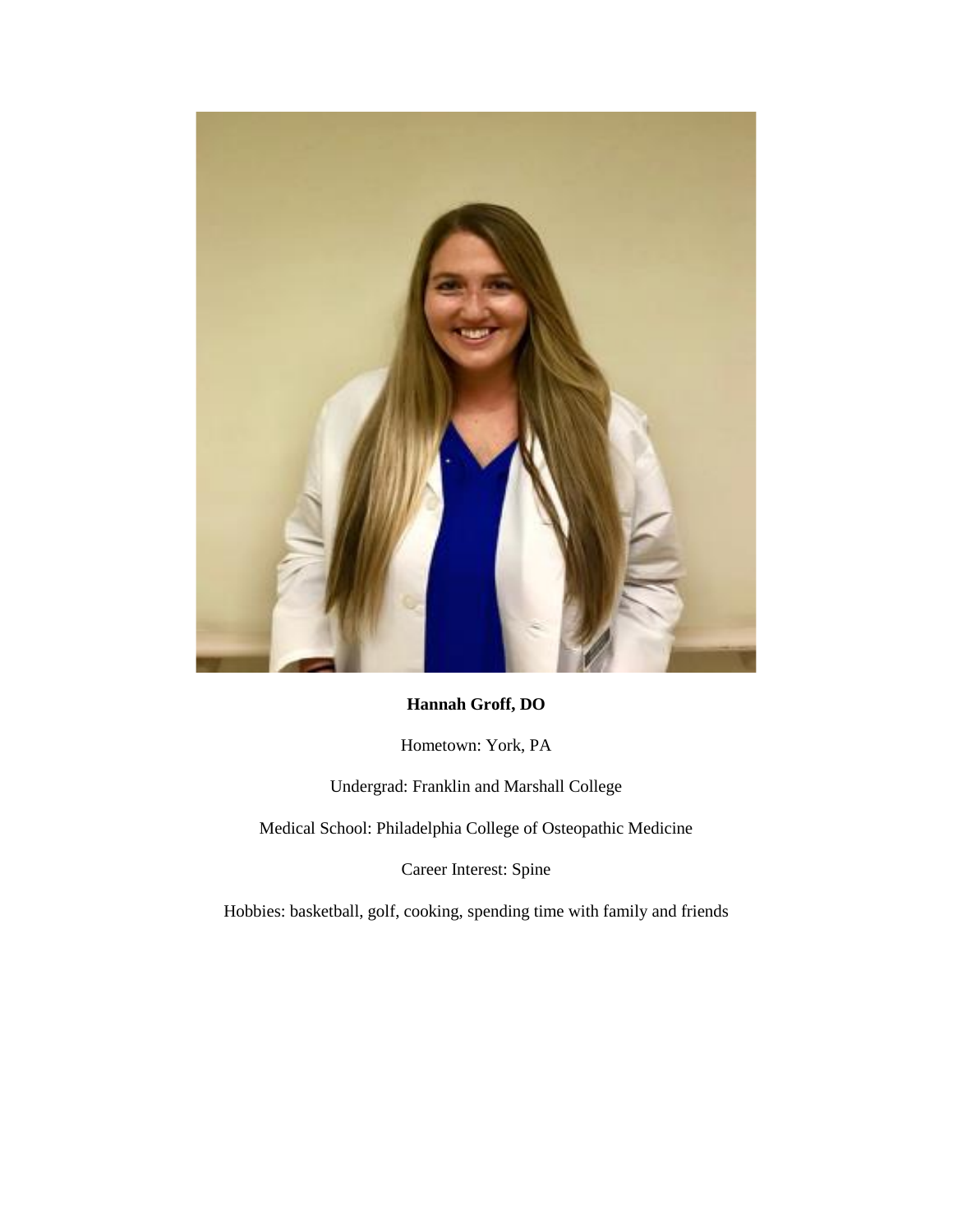

**Haley Sernandez, DO**

Hometown: Pikeville, KY

Undergrad: University of Pikeville

Medical School: Kentucky College of Osteopathic Medicine

Career Interest: Trauma

Hobbies: singing, tennis, reading books not related to medicine, playing with my golden retriever Luna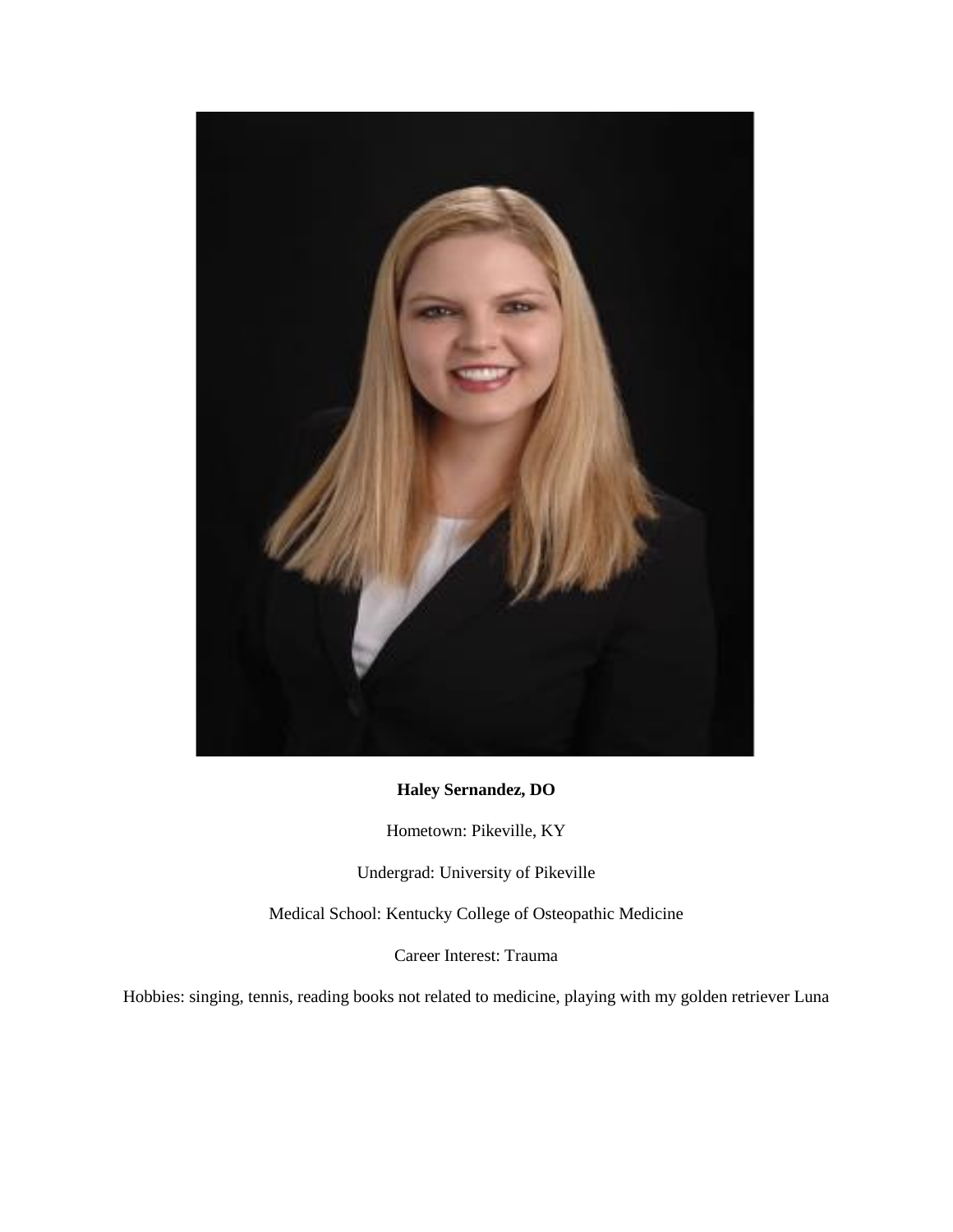

**Jesse Riker, DO**

Hometown: Long Island, NY

Undergrad: Stony Brook University

Medical School: Lincoln Memorial University – Debusk College of Osteopathic Medicine

Career Interest: Sports, Trauma

Hobbies: Brazilian jiu-jitsu, falconry, calligraphy, napping, snowboarding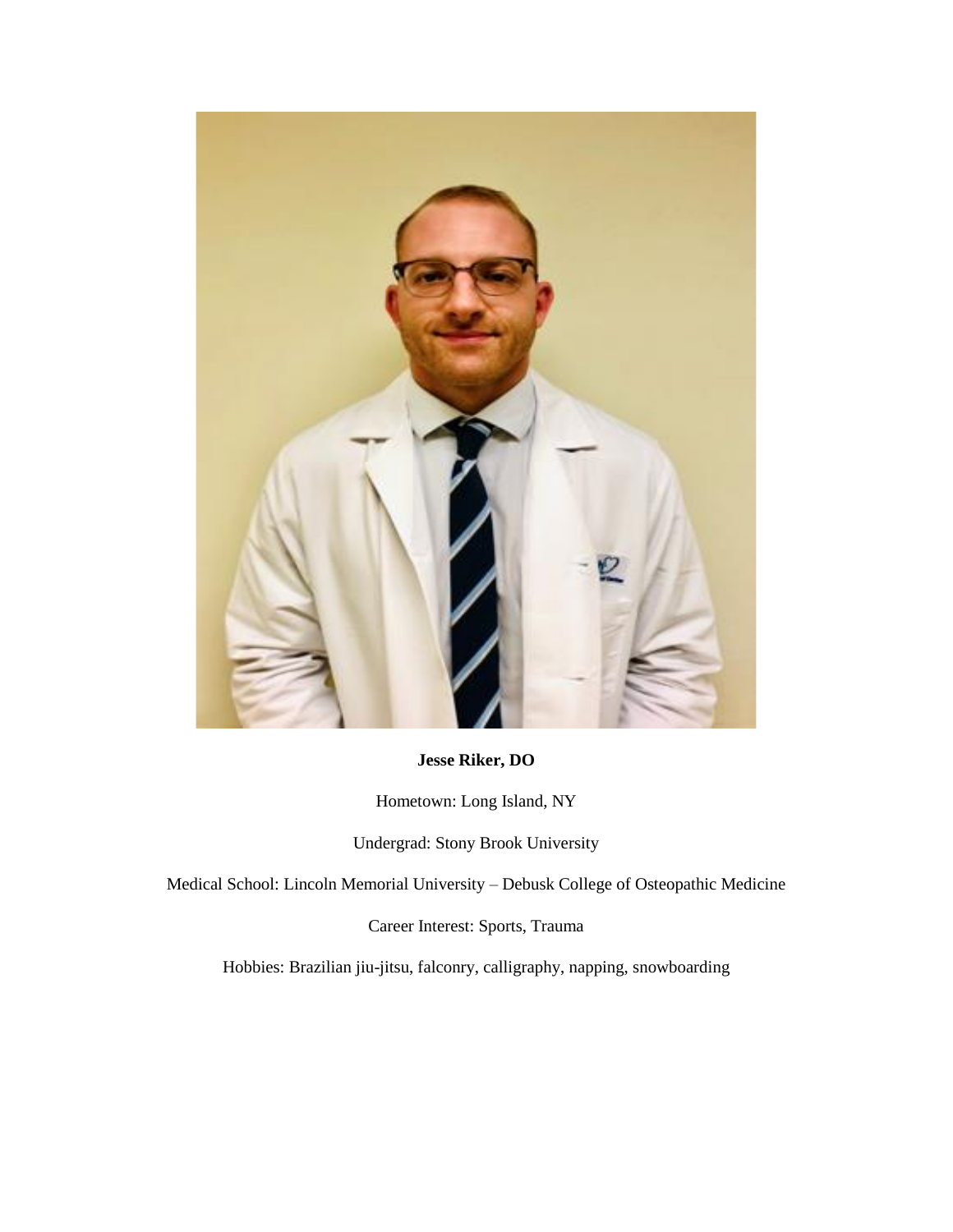

**Maksim Vaysman, DO**

Hometown: Commack, NY

Undergrad: SUNY Geneseo

Medical School: Touro College of Osteopathic Medicine - Middletown,NY

Career interest: Sports, Adult Reconstruction, Trauma

Hobbies: travel, golf, snowboarding, working out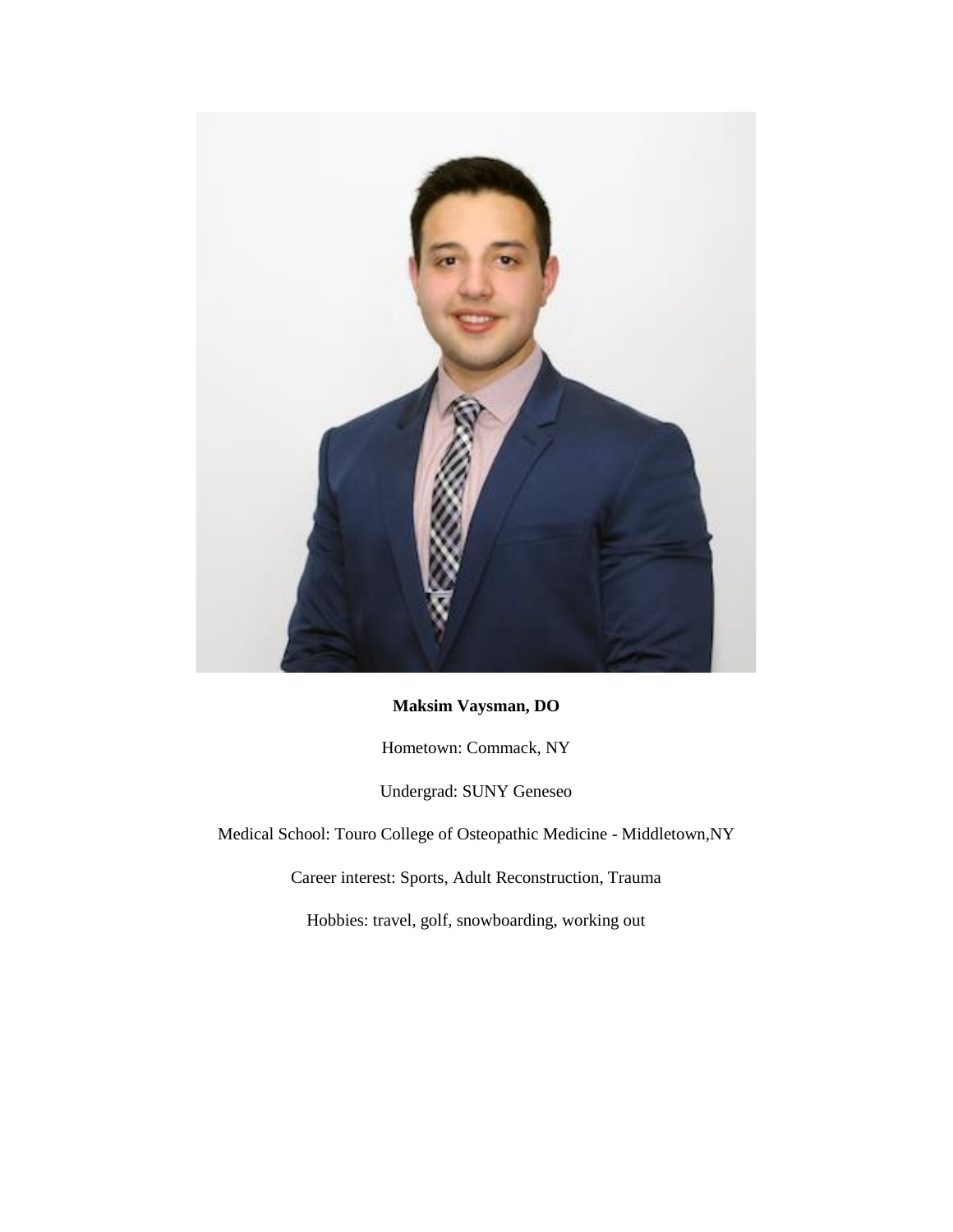

**Nailah Mubin, DO**

Hometown: Lawrenceville, NJ

Undergrad: The College of New Jersey

Medical School: Rowan University School of Osteopathic Medicine

Career Interest: Upper Extremity, Hand

Hobbies: hanging out with family and friends, baking and eating desserts, volleyball, sleeping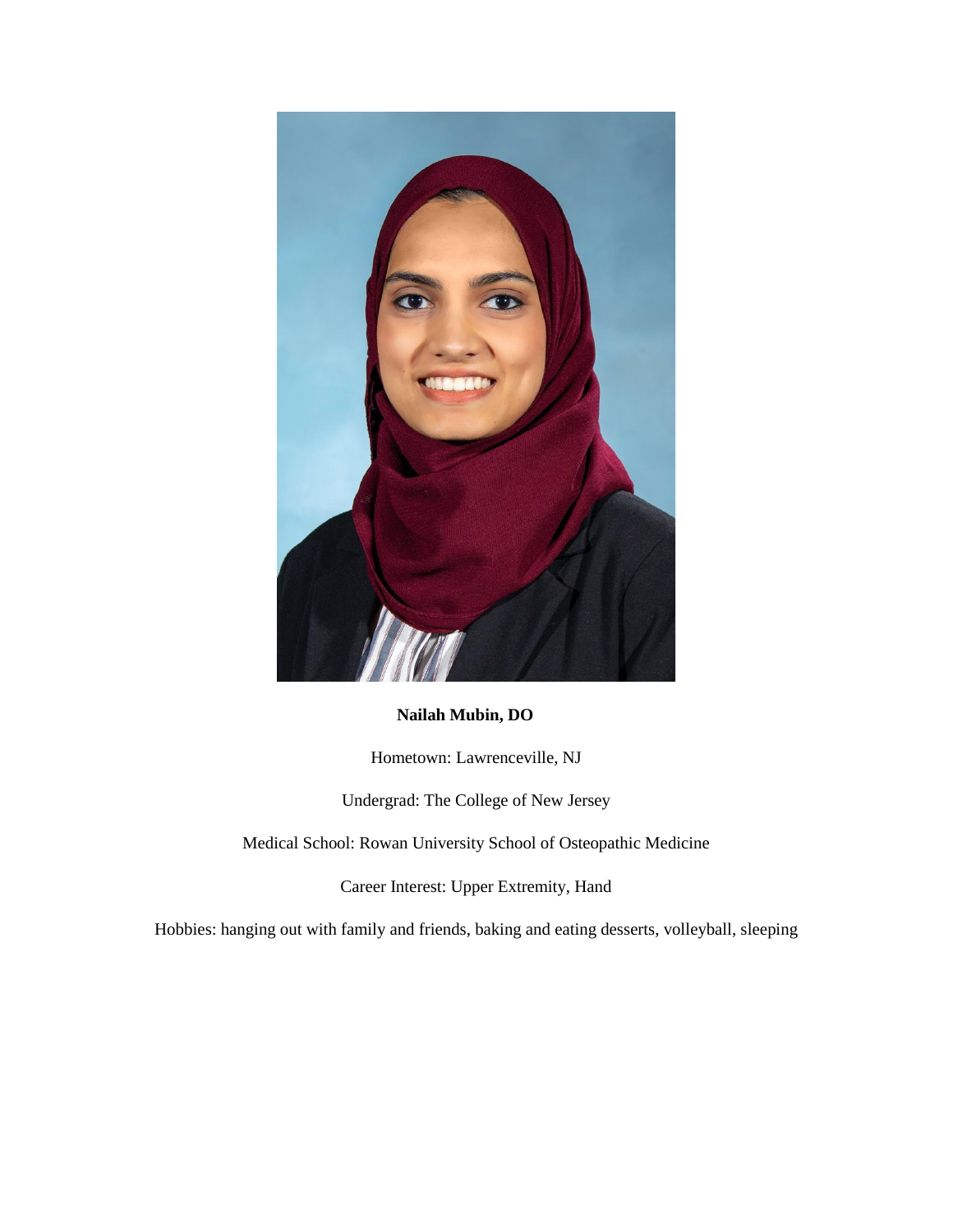

**Ryne Jenkins, DO** Hometown: Severna Park, MD Undergrad: Pennsylvania State University Medical School: Western University of Health Sciences Career interests: sports medicine, trauma Hobbies: college football, college lacrosse, traveling, hiking, landscape photography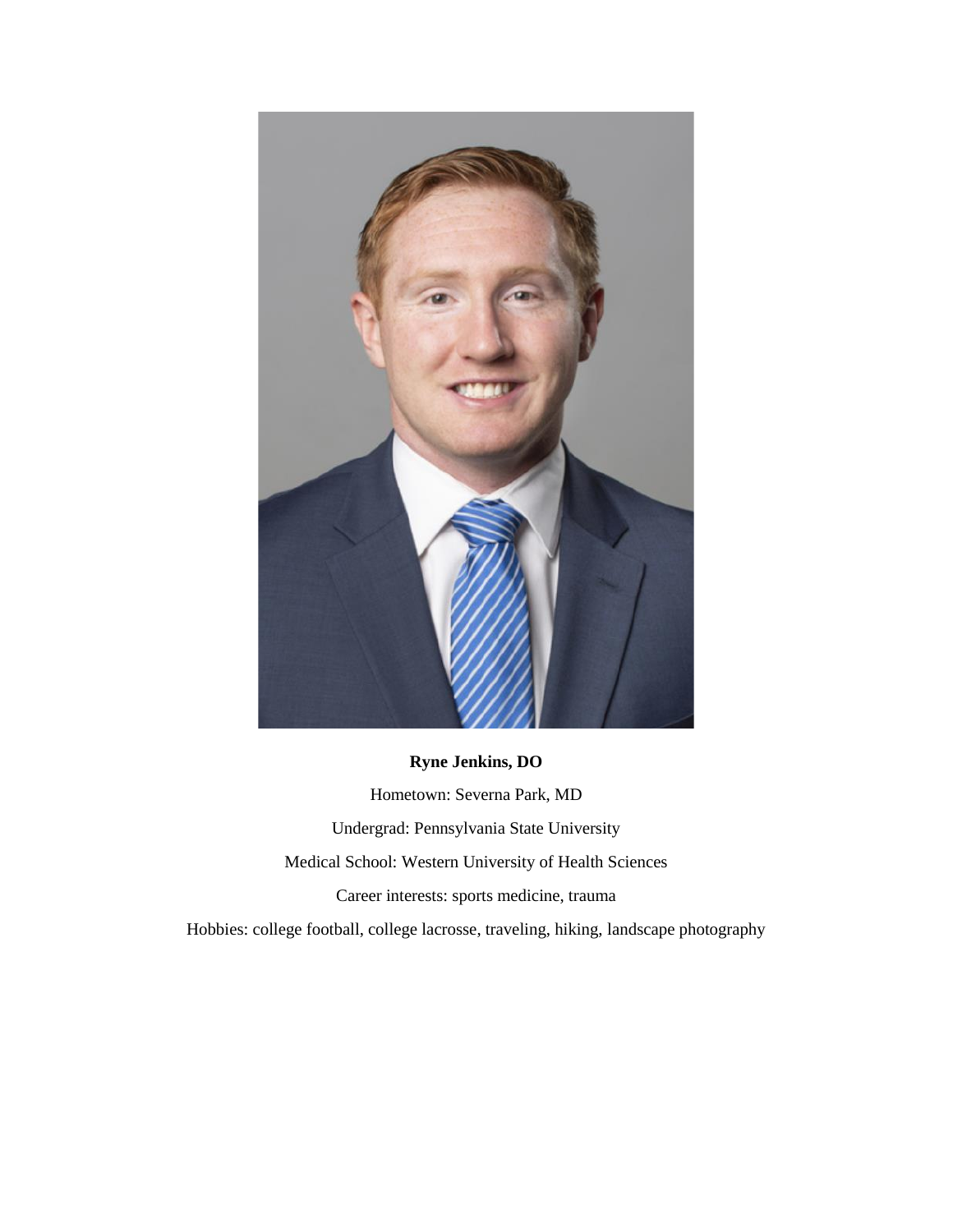

**Maria Cecilia Madariaga, DO** Hometown: East Setauket, NY Undergrad: New York University Medical School: New York Institute of Technology College of Osteopathic Medicine Career Interest: Undecided Hobbies: running, cycling, dirt biking, fantasy books